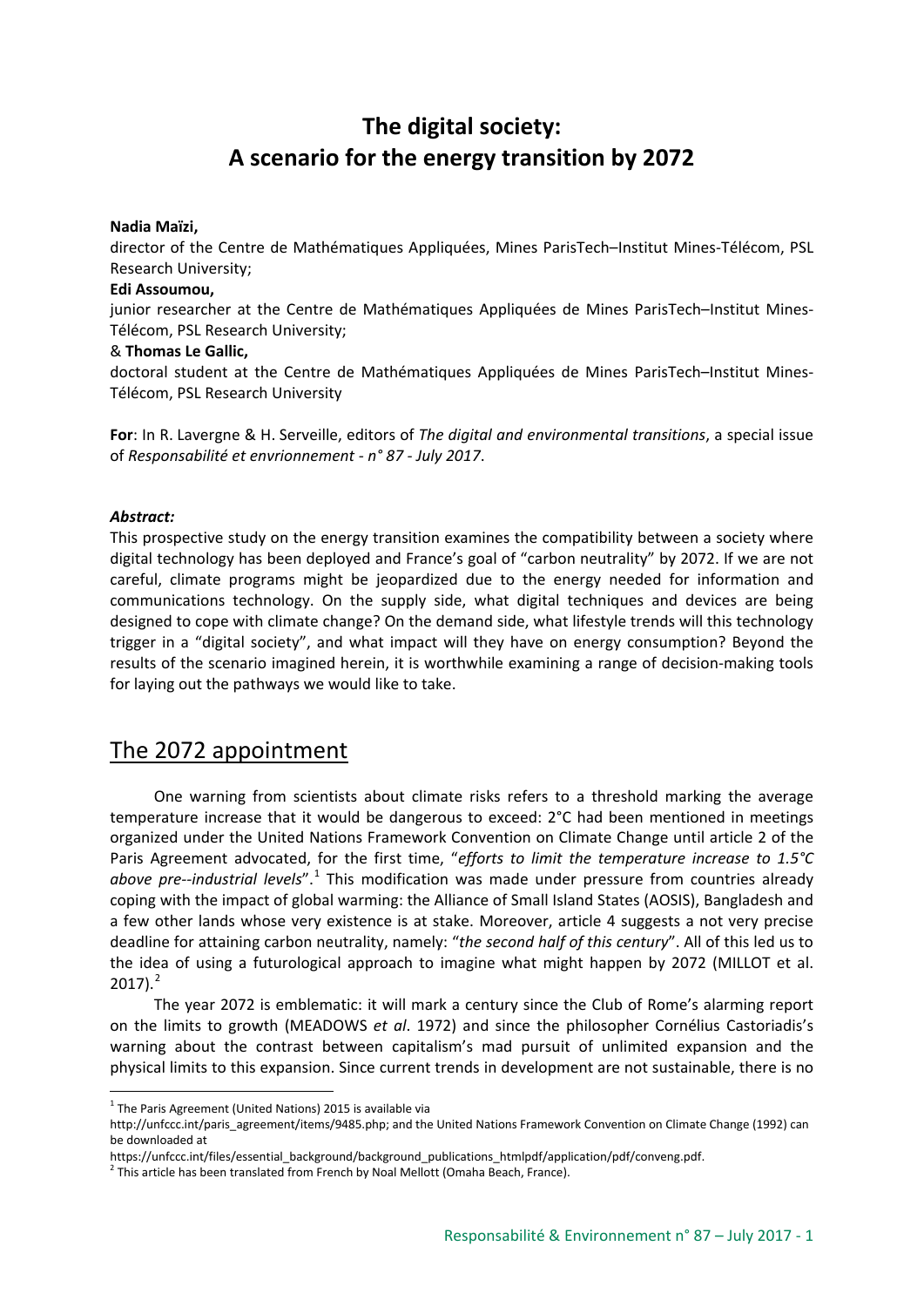doubt but that, by 2071, there will be more and worst instances of *"the accumulation of greenhouse gases, the irreversible loss of biodiversity, advancing deserts, pollution of various sorts, so many disturbing symptoms of degradation inherited from our past heedlessness"* (DUMESNIL 2002:109).

For this reason, it seems pertinent to try to see what might happen in the unknown future of the far-off date of 2072. We have adopted an approach to prospective studies that does not just extrapolate from what exists, since: *"If societies, like individuals, are frequently disappointed, the reason is that they are offered what they demand and not what they really want but without being able to express it adequately"* (BERGER 2007:39).

Hypothesizing that France will pursue the objective of carbon neutrality by 2072, we have tried to discern how a digitized society will help or hinder the reaching of this goal. This exercise has involved analyzing the supply and demand sides of this question.

# Digital technology, a vector for a carbon-neutral digital society

Much of the enthusiasm aroused by digital technology (information and communications technology, henceforth ICT, as well as digital devices, computer equipment, applications and software) stems from its association with the idea of "green growth" — from expectations about how it will optimize products and the flow of energy. The deployment of "smart" devices is presented as a major contribution to "decarbonating" our energy system.

To be convinced, let us review the conditions for a transformation of the electricity industry. The amount of  $CO<sub>2</sub>$  emitted by generating electricity has been steadily rising since the invention of this sort of energy, which now produces more than 45% of  $CO<sub>2</sub>$  worldwide. This trend is sustained by the exploding demand for electricity, which results from the strong growth of emerging economies and the switch toward potentially carbon-free energy sources. It harbingers immense investments in both the production capacity for generating electricity and the current grids (in response to urban density and the dispersion of units for generating electricity from renewable sources).

Taking account of these structural aspects, the aim for the energy transition is to adapt the current electricity system; but the latter should retain its role as a supplier while rationalizing investments and limiting greenhouse gas emissions as much as possible. Among the many recommendations made for reaching this objective are: market instruments along with political commitments (the European Union Emission Trading Scheme, EU-ETS, taxes and subsidies, real-time pricing, legal texts, etc.); the promotion of low-carbon solutions (renewables, nuclear energy, the storage of  $CO<sub>2</sub>$ ) on the supply side; and the boost to energy efficiency and renewables on the demand side.

Digital technology is being asked to contribute to an integrated management of smart solutions designed for the grids and of intermittent renewables or controlling and monitoring how energy is used. These contributions, essential for optimizing the mix of centralized and decentralized grids, will have to take account of conditions specific to the electricity industry, namely: the requirement for maintaining an instantaneous equilibrium between supply and demand. This can be outlined as a choice between two options:

— Either invest in additional, permanent production and transmission capacities that, because of oversizing and the inertia of a global centralized system, will be capable of responding to sudden calls for power.

— Or else adopt a real-time, flexible, precise and decentralized management of existing capacities in order to locally satisfy demands for power thanks to storage systems and smart control devices implanted on the grid.

It is, therefore, worthwhile to assess the input from "smart" solutions for monitoring grids (DROUINEAU *et al*. 2014; ZHANG & REN 2005). This choice between, on the one hand, the excess capacity a centralized system (the energy contents of infrastructures, losses due to Joule's laws) and,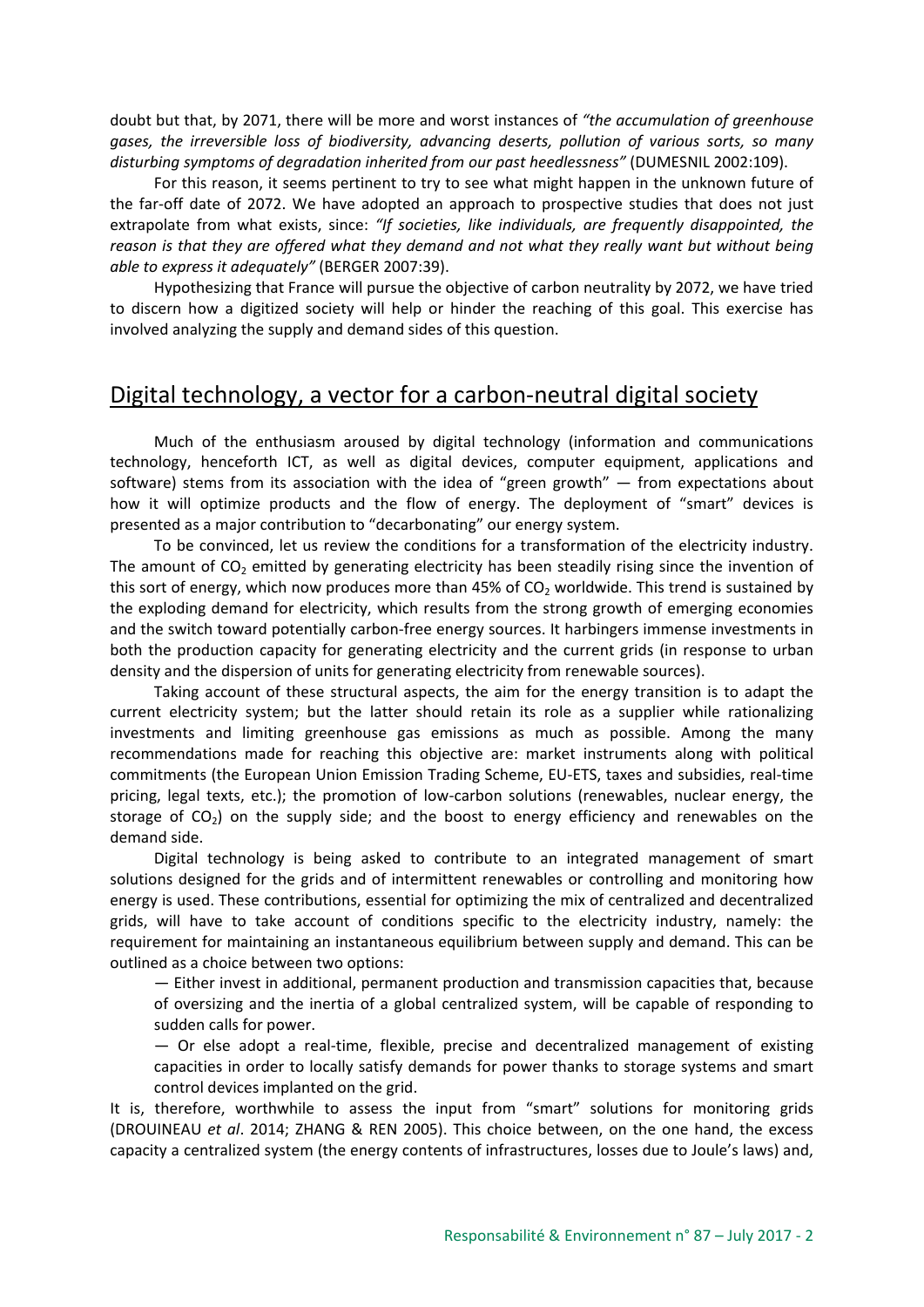on the other hand, the capacity of a decentralized system ("rush production", storage and monitoring) entails a life-cycle assessment of the reliability of the electricity supply.

In addition, the materiality of digital technology, in particular energy consumption, must be brought into the picture. When inquiring into supply-side issues, the conclusion about an environmentally friendly digital technology has, we are forced to concede, been drawn a little too fast.

### The digital society's material nature: Energy consumption

The advent of digital technology opened the perspective of solutions that would reduce greenhouse gas emissions thanks to a more rational use of energy. The excess of optimism in the early days of this technology stemmed from the belief that the latter would be associated with a "structural dematerialization" (ROMM *et al*. 1999).

However a controversy soon broke out about the digital society's material nature, specifically about the impact of using digital technology on energy consumption (FAUCHEUX *et al*. 2001). These effects, now widely recognized, are measurable by the increase in electricity consumption. Everyone agrees that using the Internet and ICT has stimulated electricity consumption. Estimates of this technology's energy footprint have been calculated per component (DRAM, microprocessor), machine (PC, console…) and use (measured data centers and on the Internet).

In 2009, electricity consumption due to ICT was estimated to amount to approximately 13,5% of total electricity consumption in France, *i.e.*, between 55 and 60 TWh/year (BREUIL *et al*. 2009). As more powerful microprocessors were developed and the risks of congestion on the Internet diminished in line with Moore's law (WILLIAMS *et al*. 2002 & MATTHEWS 2001), consumption increased steeply: +10%/year. In the first decade of this new century, total losses due to the standby (monitoring) mode of household equipment represented between 5% and 15% of household energy consumption (BERKHOUT& HERTIN 2001). The share of personal computers in this percentage is continuously rising, and the generation of current in France is growing with the use of computers (COLLARD *et al.* 2005).

We must, therefore, increase the energy efficiency of the techniques used to "domesticate" energy and of digital devices, for example by improving RAM performance (DEMIGNY & FILIPE 2005). Before doing that however, it might be worthwhile quantifying energy issues. This exercise raises anew questions that have already been asked about the theoretical amount of energy needed to manipulate a byte of information, the basic unit in a digital operation. Theoretically, this value does not equal zero, since the bit-flip corresponds to a manipulation of information. Furthermore, according to the second law of thermodynamics, entropy cannot be reduced without using energy. The thought given to this fundamental, even philosophical, topic is to be related to calculations of the consolidated consumption of a gigaFLOPS (GERSHENFELD 1996).

The risk exists, therefore, that unreasonable uses of digital technology will be counterproductive in terms of energy. This risk must be kept in mind by anyone who is convinced of the leverage obtained by acting on the uses of digital technology (which are driving economic growth), and on the technology itself so as to fully integrate it in a universal energy network. This leverage, used for the purpose of optimization, might be the most efficient source of a socially acceptable sustainable growth.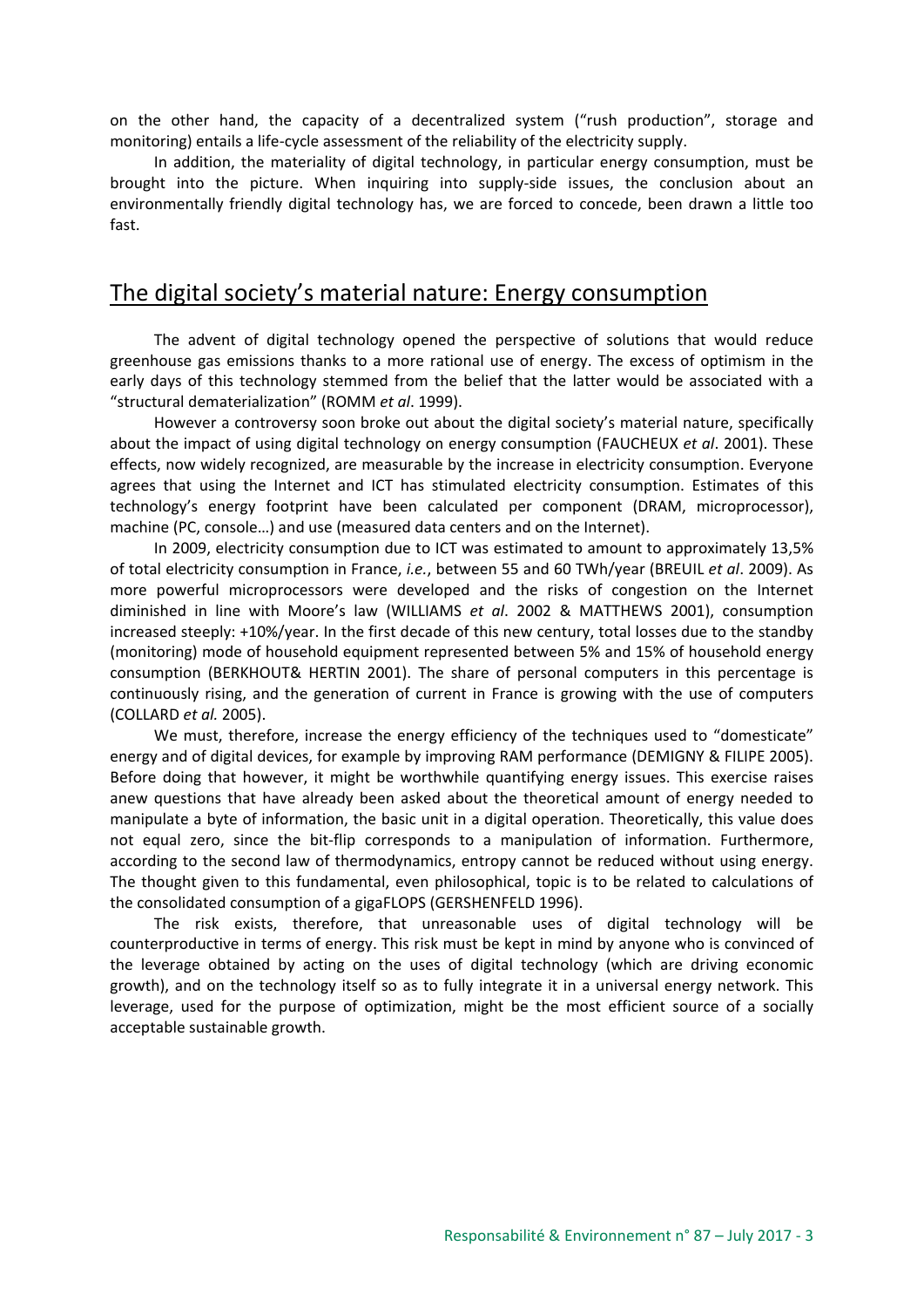# The digital society's life-style

An adequate integration of technology but partly repsonds to questions about how to develop the economy without deteriorating the environment in proportion. The points of view from the supply and demand sides must be reconciled. Society is sometimes reluctant about accepting technical innovations. For instance, demonstrations of prototypes have brought to light the gap separating a prototype from its deployment on an industrial scale. For example, volunteers became scarce and were reluctant to have smart electricity meters — considered to be intrusive — installed in their homes. Given the low financial returns or the difficulty of seeing the environmental implications of these connected devices, people had no motivation for changing their habits. Besides the supply of available technology, behavior patterns and life-styles are key factors for steering the right course — towards a carbon-free society.

Our research intends to evaluate whether the digital society's life-style is compatible with the objective of carbon neutrality by 2072. Statistical tools can be used to probe the digital society as we imagine it, namely: more individualistic, technological and digital (LE GALLIC *et al*. 2016a & 2016b; LE GALLIC forthcoming). The following structural aspects of this coming society can be examined. Given the quest for personal development, more persons will be living alone; and the desire to have children will wane. The life expectancy will stretch out as more attention will be paid to health (and a larger share of budgets, devoted to it). The majority of households will be dwelling in large urban centers, especially downtown areas, where the leisure activities and services most in demand will be located. More will be done on line at home: shopping, work, social activities. Analyses, both economic (BRIENS 2015) and technological (MILLOT *et al*. 2017), of this digital society's life-style have suggested that consumption and the need for services will explode.

Using 2010 as the baseline, the scenario for the digital society in 2072 concludes that:

— The total surface area occupied by primary residences will increase 34%, mainly because of people not living under the same roof; but this increase will be attenuated by the attraction exercised by big cities, where housing units are, on the average, much smaller than in rural or periurban areas.

— The demand for electricity will rise by 36%, a percentage higher than the population's growth rate.

— A reduction in the mutualization of vehicles at the household level will be counterbalanced by the mobility of people living in densely populated urban centers, where fewer households have cars.

— The relation to technology will undergo a leveling effect on household equipment, but this leveling will be aligned on the best equipped households, thus multiplying by a factor varying from 1.8 to 2.3 the number of purchases of audiovisual equipment, computers and digital devices.

— The total distance of trips will fall by 11% as virtual mobility partly replaces physical mobility.

— The population will be more urban, better-off and, above all, more inclined to travel far. The demand for long trips will explode: +115% in distance and +77% in terms of the number of trips.

Under this scenario, the digital society's total energy consumption will have increased +31% by 2072 compared with nowadays.

We must take account not only of technological advances or breakthroughs but also of this societal dimension. Using it as a lever will have an impact on life-styles. This means reshuffling the deck of cards: how will this digital society imagine its growth? It will probably have to forsake the individualistic, technocentric vision pursued till now.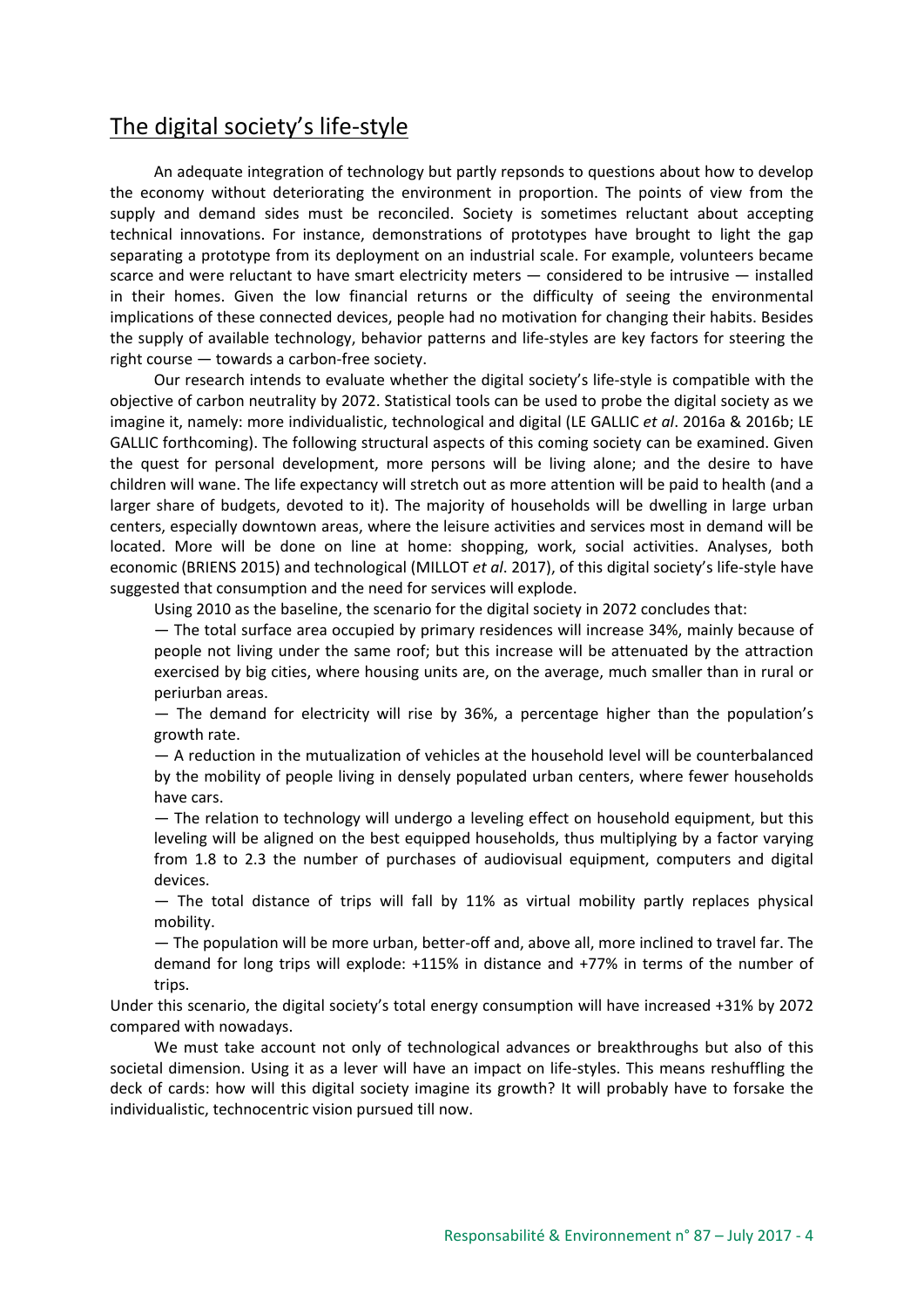The question of life-styles thus becomes, in our opinion, the key question for discussing the energy and digital transitions. A positive point: we have all the tools for probing social and environmental solutions with the help of prospective simulations and for eventually making designs *a priori* — and not just observations *a posteriori*. The aim is *"not to choose between foresight and forecasts, but to associate them. The one requires the other. It is necessary both to know the direction where we are headed and to be sure about where we are setting our feet for the next step"* (BERGER 2007).

# References

BERKHOUT F. & HERTIN J. (2001), "Impacts of information and communication technologies on environmental sustainability: Speculations and evidence", report to the OECD, 25 May 2001.

BERGER G. "L'Avenir des sciences de l'homme" & "L'attitude prospective" texts from 1956 republished in Philippe Durance (ed.), *De la prospective. Textes fondamentaux de la prospective française (1955-1966) par Gaston Berger, Jacques de Bourbon-Busset et Pierre Massé* (Paris: L'Harmattan 2007).

BREUIL H., BURETTE D., FLURY-HERARD B., CUEUGNIET J., VIGNOLLES D. & BOISSON H., *TIC et développement durable* (Paris: La Documentation Française) March 2009.

BRIENS F., *La Décroissance au prisme de la modélisation prospective: Exploration macroéconomique d'une alternative paradigmatique*, doctoral dissertation, Mines ParisTech, 2015.

COLLARD F., FÈVE P. & PORTIER F., "Electricity consumption and ICT in the French service sector", *Energy Economics*, 27, pp. 541-550, 2005.

DEMIGNY D. & FILIPE A., "MRAM et architectures de calcul", paper presented at the École Thématique du CNRS, *Le spin dans les semi-conducteurs: physique et applications*, La Grande-Motte, France, October 2005.

DROUINEAU M., MAÏZI N. & MAZAURIC V., "Impacts of intermittent sources on the quality of power supply: The key role of reliability indicators", *Applied Energy*, 116, pp. 333-43, 2014.

DUMESNIL P., "Nouvelle économie, toile et soutenabilité", *Terminal*, 87, pp. 109-129, 2002.

FAUCHEUX S., HUE C. & PETIT O. "NTIC et environnement: enjeux, risques et opportunités", *Cahiers du C3ED*, 01-03, pp.1-29, October 2001. Available via

https://www.researchgate.net/publication/239565933\_NTIC\_et\_Environnement\_Enjeux\_Risques\_et \_Opportunites.

GERSHENFELD N., "Signal entropy and the thermodynamics of computation", *IBM Systems Journal*, 35, pp. 577-586, 1996.

LE GALLIC T., ASSOUMOU E. & MAÏZI N., "Investigating long-term lifestyles changes in France: A statistical and modeling approach", paper presented to the *22nd International Sustainable Development Research Society Conference*, Lisbon, 11-15 July 2016*a*.